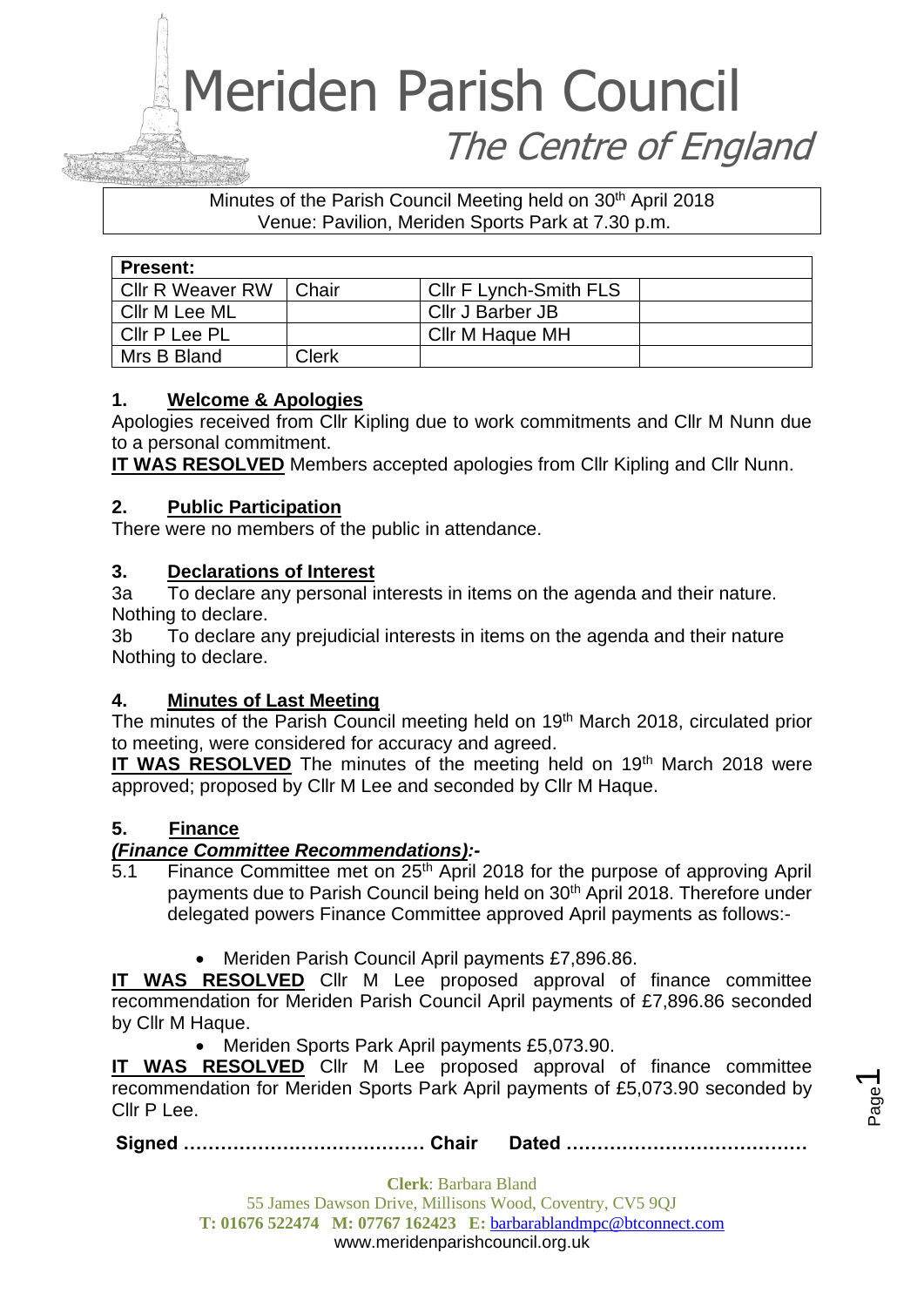

• Year End Reconciliation Qtr 4

Members acknowledged the finance committee internal checks on quarter 4 reconciliation including invoices, bank statements and Edge management system.

• GDPR (General Data Protection Regulation) Audit

Clerk advised all Members were emailed with the GDPR audit of 26<sup>th</sup> April. Chair reminded Members that the parish council agreed to engage DM Payroll Services to provide Data Protection Officer controls to enable compliance. Members considered the content and recommendation for a working party to be set up. Chair reported that NALC had lobbied local government to take on the role of Data Protection Officer for smaller Parish and Town Councils without success. It is widely accepted that this new regulation will be a work in progress and if work commences before the implementation date of  $25<sup>th</sup>$  May 2018 then organisations are considered compliant. Cllr Barber stated he wished to be part of the working party.

• HMRC New Reference for VAT126 Claim

Chair advised a letter received from HMRC notifying the parish council has a new reference number to be used when claiming VAT refund.

**IT WAS RESOLVED** It was resolved that Members unanimously approved finance committee recommendations and acknowledged the work of the group.

# **6. Progress Reports**

6.1 Village Hall Management Committee Nothing to report.

6.2 War Memorials

Cllr M Lee advised that a meeting with Caroline Stockham, Solicitor, SMBC, representing the parish council, had taken place with a view to PC Solicitor contacting the PCC and their Legal representatives. A letter of engagement from Caroline Stockham had been received detailing content of work with an hourly rate of £67.00; a provision of 4-6 hours has been suggested.

**Action: Clerk to write to Ms Stockham confirming acceptance of letter of engagement terms.**

**IT WAS RESOLVED** Members approved Parish Council Solicitor as Ms C Stockham, SMBC Legal Team to act on their behalf in all aspects of the War Memorial transfer. Proposed Cllr R Weaver and seconded Cllr M Lee.

Chair advised that she and the clerk had met SMBC drainage officer on site to determine state of drainage and flows. There will be some maintenance works required to desilt and clear away debris from old Victorian ditch system. Tree work is also needed and a meeting with SMBC Tree Officer to determine TPO's and dead

Page  $\boldsymbol{\sim}$ 

**Signed ………………………………… Chair Dated …………………………………**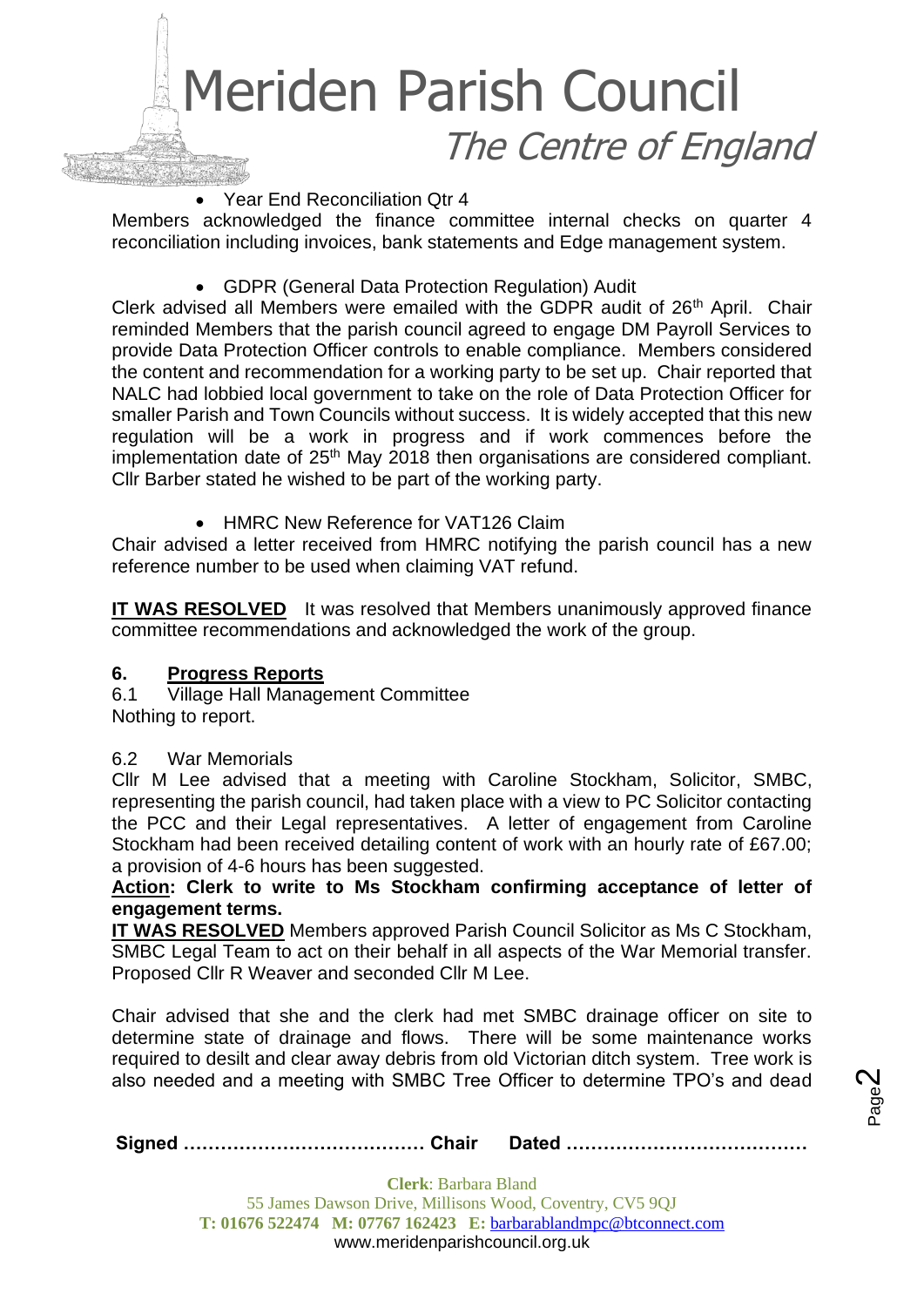

trees for felling. Other scoping works will include looking at a more accessible entrance and repairs to stone walling.

Cllr P Lee stated the PCC have decided to give the War Memorial away with considerable maintenance works required; of which the financial implications will fall to the parish council. Cllr M Lee advised that the PCC proposal included for all their legal costs to be met by the parish council, of which the War Memorial Fund would be transferred to offset both sides costs, but it must be recognised that there will be a shortfall to be made up by the parish council. Members considered this to be unfair given the cost of bringing the War Memorial up to an accessible standard. Chair stated funding would be sourced for maintenance, tree and grounds work. Cllr P Lee vociferously defended the War Memorial not being a "quick fix" but any works carried out with external funding to be a sustainable model to be handed onto future generations. The clerk agreed and reaffirmed this is what any bid and secured funds will be used to provide. Cllr P Lee also stated he did not agree with any funding supporting the Cyclists Memorial as well; each Memorial site including the stained glass windows in St Laurence Church to be scoped separately. He further added that having attended a Monuments Briefing session with Cllr Jo Hooke, Fillongley PC, contact should be made for her assistance with a funding application, which she was happy to share.

**Action: Clerk to source advisors/contractors for maintenance/restoration of Memorial, tree works, grounds work and repairs to stone walling; also to contact Monuments Trust and Heritage Lottery for funding criteria guidelines and application pack.**

#### 6.2(i) Heritage Monuments & Memorial Funding Referred to under cover of item 6.2 above.

#### 6.3 Meriden Pool

Chair advised that she and BB had met with SMBC and Murlac Contractor regarding phase 1 of the pool renovation project. Communication by SMBC has been poor which has caused the local community to be anxious and angry at the work and how this affects the remaining wildfowl. The clerk advised that after receiving a lot of complaints upon her return from leave, she contacted SMBC Head of Service. It was agreed that SMBC would put out an update which will include answers to the questions asked by residents; a copy of which had been circulated to Members. Signage has been placed on the safety fencing surround the Pool, parish council website, noticeboards and Library.

# **Action: Chair/Clerk to provide update for May meeting.**

6.3(i) Red Kite Management Plan & Suez Funding Nothing to report.

|--|--|--|

Page ო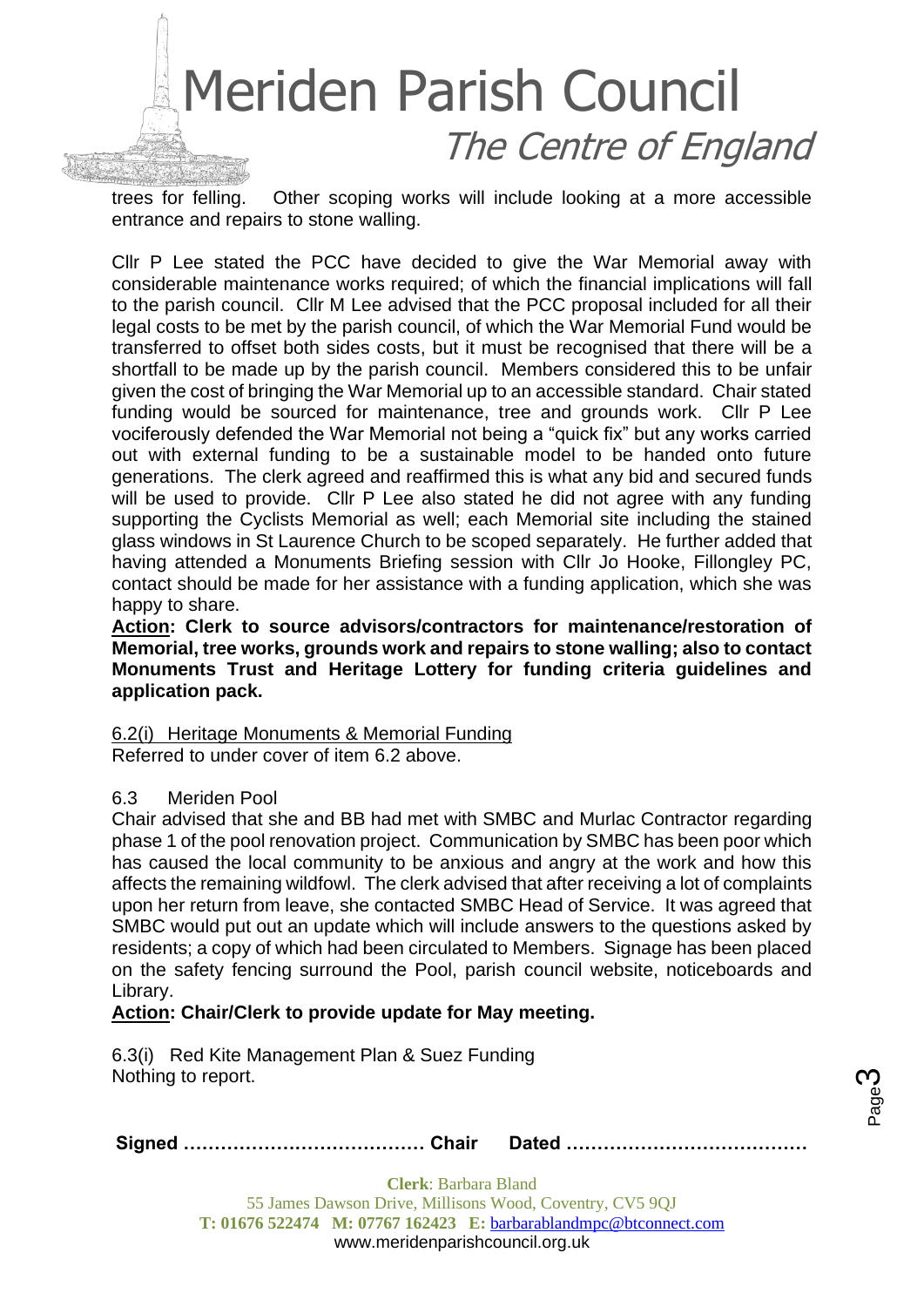# Meriden Parish Council The Centre of England

#### 6.4 Allotments

Clerk reported all going well. Cllr P Lee refuted this as he wished to understand the situation regarding allotment holders being asked to pay for a skip to remove rubbish. He was to speak to one tenant but needed to understand the situation prior to conversation. The clerk outlined a letter that was sent to all allotment holders along with their tenancy agreements and invoice for 2018-19 season. Basically a soft approach was used last year without success; after carrying out an allotment inspection it was apparent that some tenants were keeping their plots tidy and planting appropriately, with very little boundary rubbish; others were not and the thought was for a collective approach for all tenants to have use of a skip and work together to tidy up the site. Whilst this approach has not been popular and several tenants have put in written complaints, 60% of tenants have paid for the skip. To address the overgrowing boundaries that Taylor Wimpey are not maintaining, the parish council grounds work contactor has been engaged to undertake this work. Cllr P Lee thanked the clerk.

#### **Action: Clerk to monitor and visit allotment site; Cllr P Lee to contact tenant who wished to speak to a Councillor.**

6.5 Footpaths/Forum

Nothing to report.

6.6 Quarries Liaison Group

The next meeting is scheduled for  $4<sup>th</sup>$  June 2018.

# 6.7 Solihull Area Committee

Chair reported an interesting meeting with John Crossling, County Officer and Alison Gregory WALC, providing an overview on the benefits of training, continued professional development for clerks and councillors, all relative to good practice and governance.

Discussed also was Berkswell and Balsall Common parish councils having full governance reviews by SMBC with a view to (i) merge, (ii) to separate and use HS2 line as a boundary or (iii) use SMBC District Councillors to de-parish requiring two 4 year cycles to de-parish. Members expressed their unhappiness with the suggestion of de-parishing and what this meant for other parishes in the future. Cllr P Lee suggests writing to SMBC that Meriden does not want to de-parish and wishes to distance themselves from any further discussion.

Chair confirmed that this was the sentiment of other parish councils and individuals should write to SMBC regarding the negative impact de-parishing will impose. NALC and WALC have written; as a statutory consultee the Chair of Balsall PC has written to Meriden.

**Action: Chair to draft a letter to SMBC confirming Meriden's view on deparishing by submission date 12th July 2018.**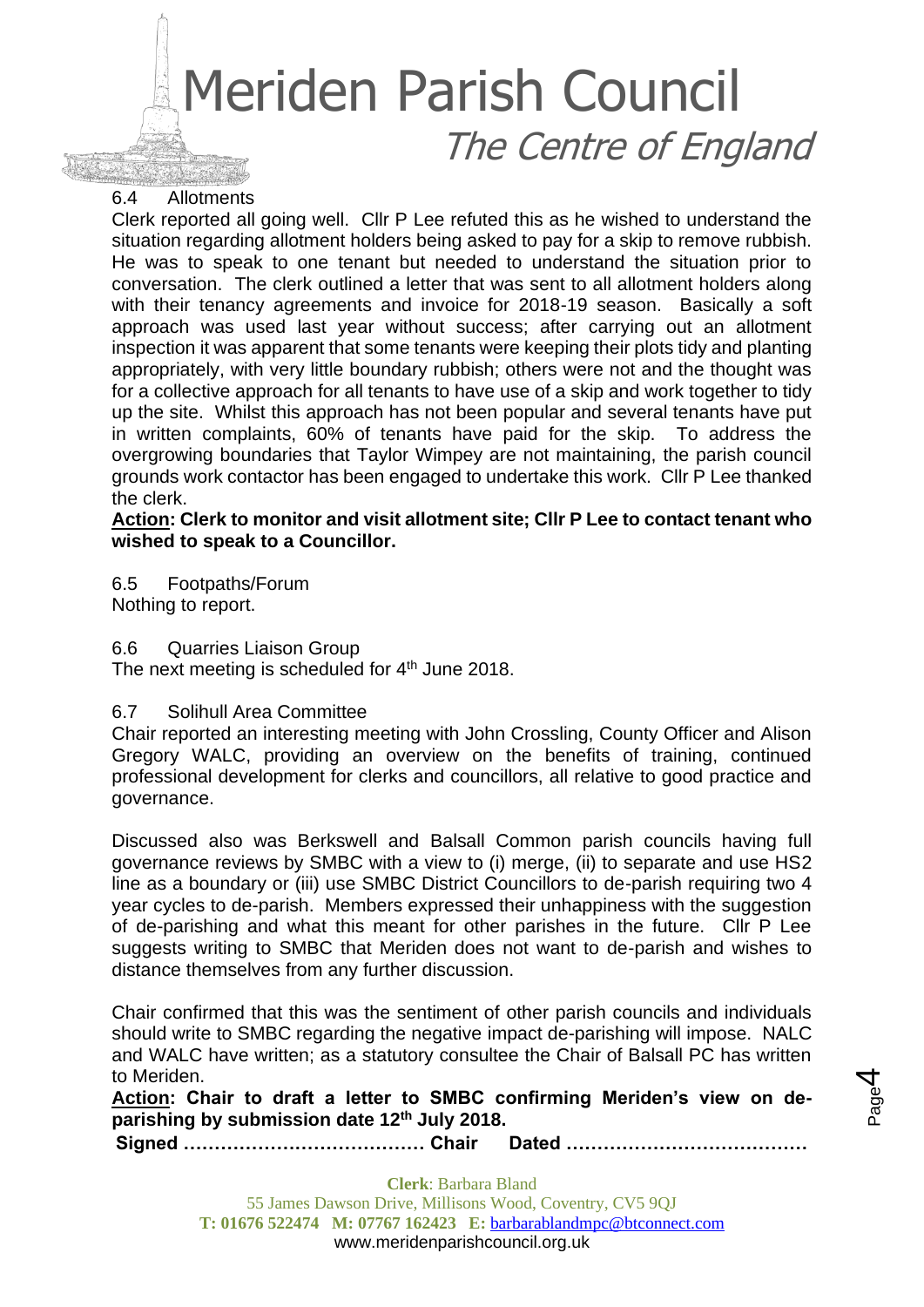

#### 6.8Tree Wardens & TPO List

Nothing to report. Sarah Sharland continues with her work supporting the parish council with tree survey updates; she has also joined the Neighbourhood Planning group and leads on trees, butterflies and hedgehogs all of which will be featured in an article being written for the Meriden Mag.

#### 6.9 Community Surgeries

# **Community Surgery 16th April 2018 - Pavilion**

Facilitated by Barbara Bland with **2 residents in attendance.** 

- Speeding traffic Hampton Lane and wider parish traffic management requirements. Also the disappointment that the portable speed signs trial has been shelved.
- **Action: BB to follow up with Davinder Chohan advising of new residents group and endorsing traffic management.**
- **HGV quarry lorries using Hampton Lane for last two weeks; it was unknown that the A45 Shepherds Lane route plan was closed due to resurfacing works. No notification received by parish council or residents.**

**Action: BB to write to Ashley Prior requesting assistance with traffic calming initiatives for hotspots outlined in parish council report January 2018 with focus on Hampton Lane.** 

• Concerns raised regarding Bromford Housing tenants. Meeting to be held with Bromford Housing and residents later today.

#### **Action: Meeting arranged to discuss current situation and explore selection process of tenants.**

• The tree works on Birmingham Road, Millison's Wood have been left a dangerous condition; follow up inspection requested.

#### **Action: Clerk to follow up with Bruce Brant.**

6.10 Community Speed Watch Nothing to report. Awaiting insurance.

6.11 HS2 Nothing to report.

6.12 Meriden Sports Park Quarterly Update Chair provided a summary as follows:-

A busy period with bookings full in terms of football and cricket. 11 games were cancelled due to severe weather. Users include Junior Tennis (Wednesdays), Little Angels Parent & Toddler Group(Wednesdays), Cameo (monthly), Three Churches Café (2nd Friday monthly), Wildcats programme (7 girls attending), Health at Heart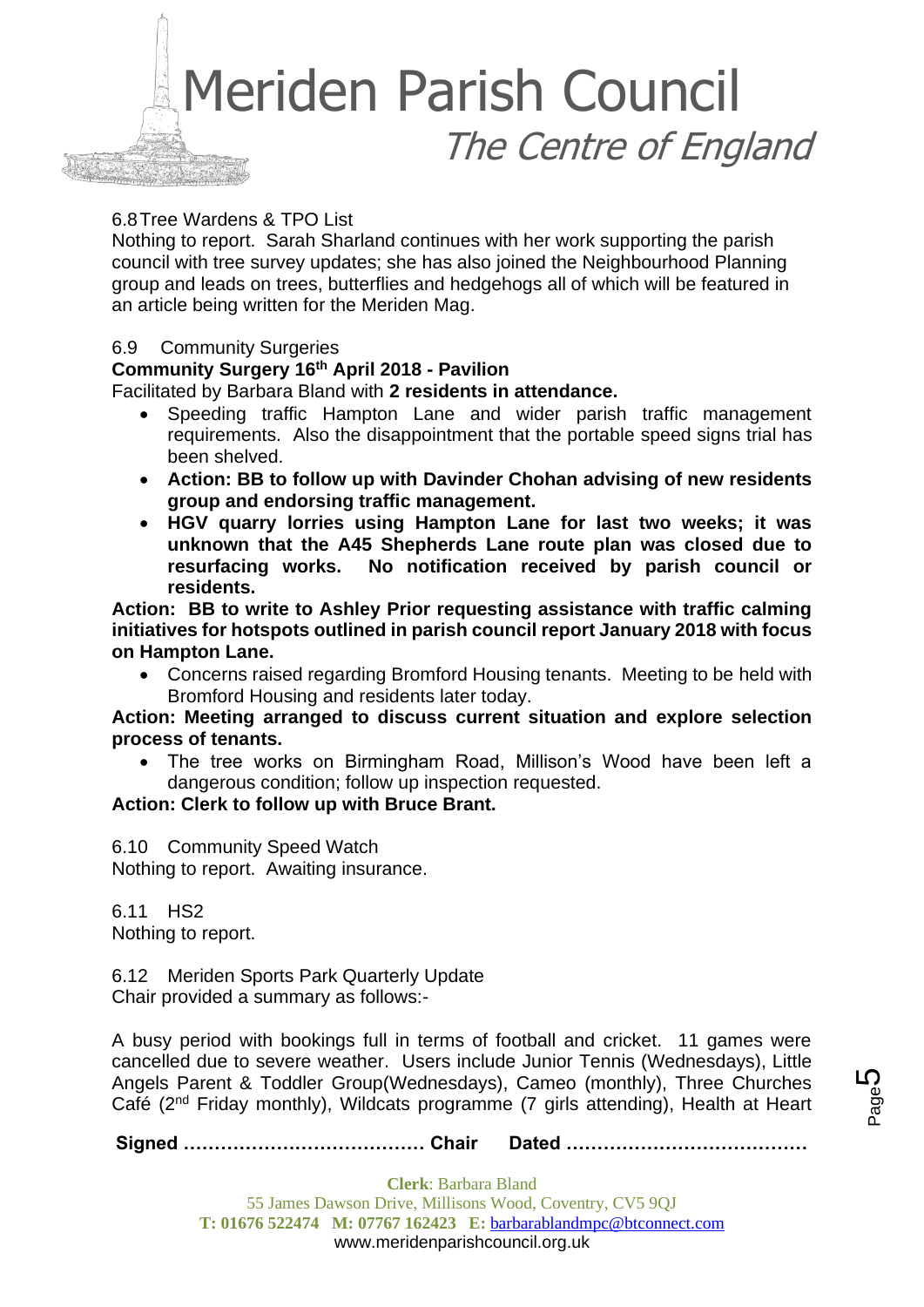

started included boot camps and one:one patient sessions (Thursdays/Friday mornings/plus ad hoc). Agreed picnic in the park for 22<sup>nd</sup> July 2018 with Rachel Platt leading the event on behalf of sports park directors; event will include stalls, children's entertainment and run from 12 noon to 4pm.

A quote has been received for outdoor table tennis equipment including ground work to infill petanque pit where tennis table will be sited. Biffa currently has funding available for such work and an application will be made for approximately 5K.

Sanding, slitting and seeding is programmed for May 2018; cutting back has been completed. SMBC drainage officer has agreed to inspect the underground tank and provide advice as to what is needed and if need be tanker out any water.

The Forest of Arden have agreed to provide a free boot camp weekly with trained instructors.

#### 6.13 Meriden Sport & Recreation Trust Update

Cllr Lynch-Smith reported the Trust has been operating for two years; applications have been invited from local community groups to apply for funding for leisure activities, so far successful applicants are Scouts and Firebird Singers.

#### **7. Clerk's Report**

No report is available; any items to be reported will be included in May's clerks update.

#### **8. District and Ward Councillor Reports**

No District Councillors in attendance.

#### **9. Correspondence & Communication**

RW advised the following:-

- Meriden School PTA acknowledges receipt of £150 donation.
- Purchase Order acknowledgement from SMBC regarding precept including top up grant and 3.5% increase – all accepted and programmed for payments  $1<sup>st</sup>$ April and 1st September 2018.
- Invitation and Chair's decline to attend Investiture of Mayor.
- Article for Meriden Mag from Alan Lole regarding Funday Sunday advising this will be the last year on the Green; Members acknowledge content.
- Letter from Dame Caroline Spelman MP regarding Eaves Green residents complaints for lack of grit bins and Eaves Green Lane being put onto SMBC's highways programme for gritting.

#### **Action: Clerk to draft letter advising the lack of resources the parish council has to assist with this matter.**

- SMBC May National Walking Month.
- Cyclists Memorial Service 21<sup>st</sup> May 2018.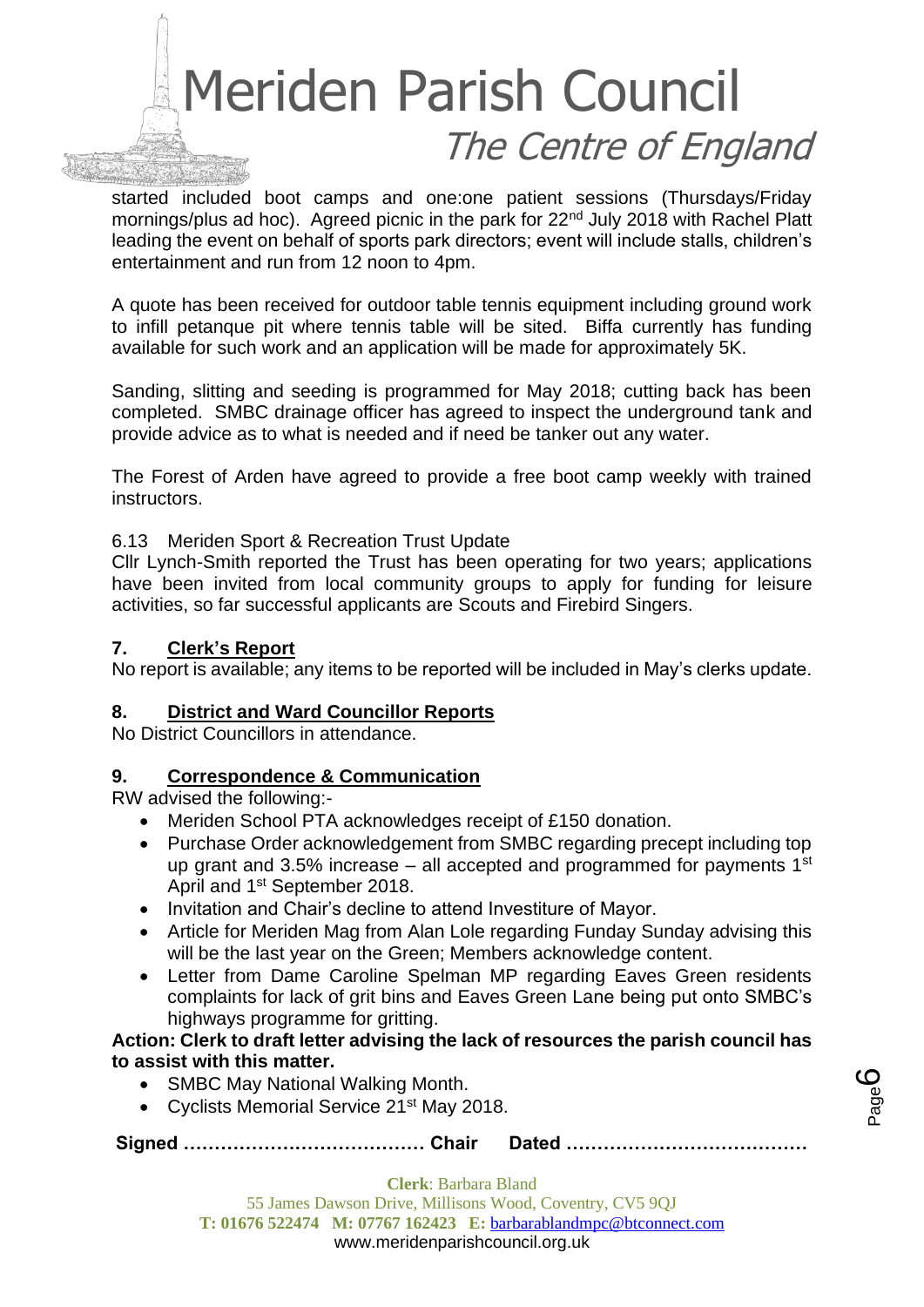

# **10. Meriden Village Matters**

10.1 Library Update Nothing to report.

10.2 Village Commemoration WW1

Cllr M Lee reported a successful Meriden in the Great War Part II delivered by historian Doreen Agutter evening was well attended and raised £200 towards the Letitia Banks Grave renovation project. The Digby Trust has been contacted for additional funding. The next meeting of the WW1 Committee will be May 2018.

10.2(i) WW1 Poppy Memorial Site Cllr M Lee is awaiting a quotation.

10.3 Meriden Gate

Clerk advised she had attended a meeting with residents and Bromford Housing. Bromford will be following up the issues outlined and will co-ordinate a further meeting to update. The parish council requested working with Bromford to ensure new tenants meet the "criteria". Chair advised she had included the issues in her meeting with SMBC CEO.

#### **Action: Clerk to monitor.**

10.4 Taylor Wimpey (Transfer of Allotments/freehold land) Clerk advised she had emailed Taylor Wimpey reminding of the outstanding issues and requesting a meeting; reply awaited. **Action: Clerk, SMBC, Taylor Wimpey.**

10.5 Highways Nothing to report.

#### 10.5(i) Grit Bins

Cllr P Lee advised he no longer had the time to carry out a "grit bin audit" to be fed into the bigger traffic management programme that Ashley Prior, Head of Highways, is working on. The parish council will need to pick this prior to onset of winter 2018- 19 to ensure all bins are properly labelled and refilled for resident use.

Complaints from Eaves Green residents reported to MP (letter from Dame Caroline Spelman refers under item 9 communications), requests assistance from the parish council as SMBC have confirmed they are unable to include Eaves Green Lane on their scheduled gritting route. The parish council has finite resources and the cost of gritting Eaves Green Lane from parish budget is prohibitive.

# **Action: Clerk to contact Highways.**

10.6 Land Registry & Ownership

**Signed ………………………………… Chair Dated …………………………………**

Page  $\blacktriangleright$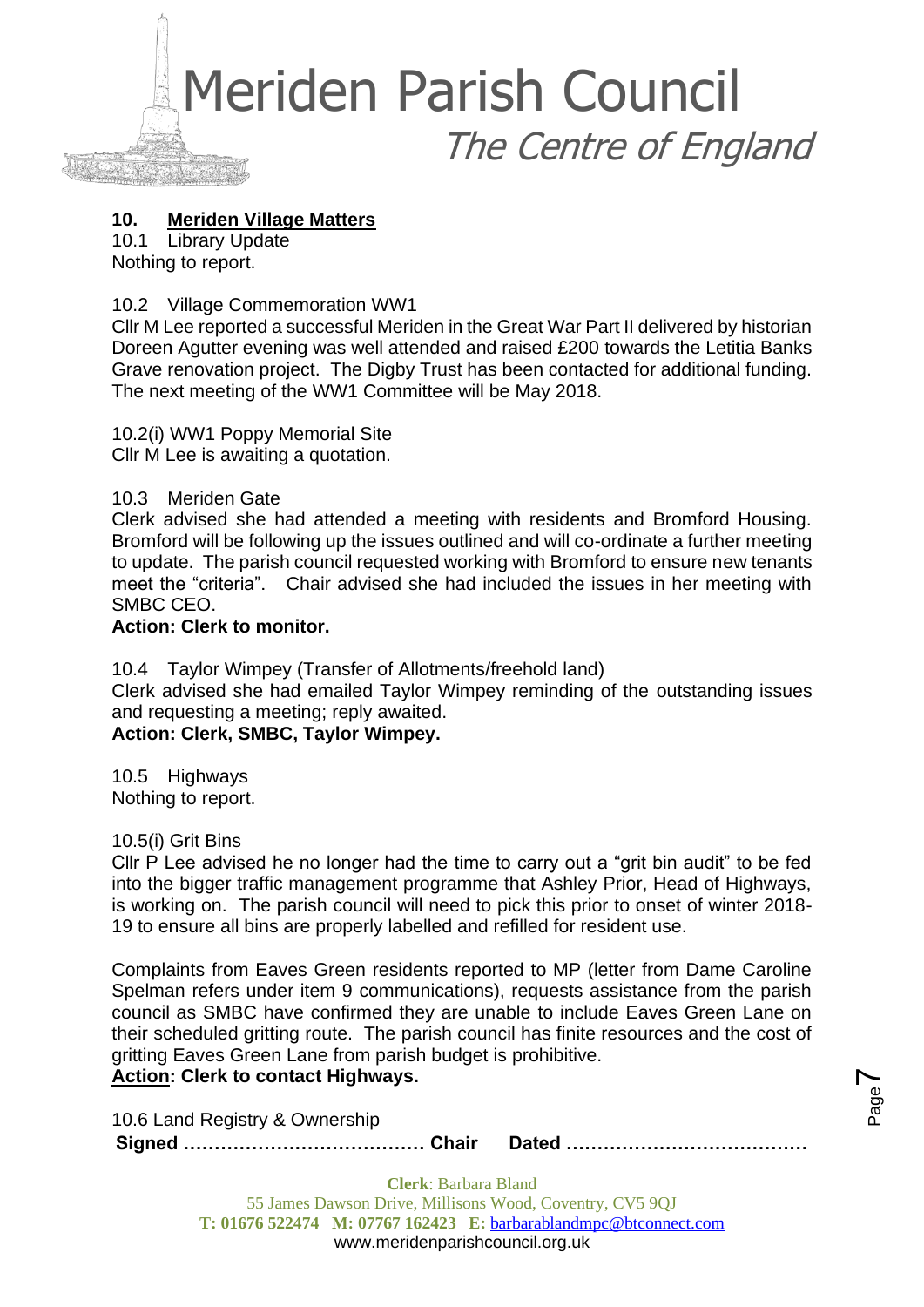

Nothing to report.

#### 10.7 Litter

Clerk advised that there has been no notification from the Scouts that they would like to be part of the **Great British Spring Clean**. Woodland View are keen to be part of this community initiative.

**Action**: **Clerk to follow up with Scout Leader and Woodland View; suggestion early evening and possible weekend.**

10.8 Mobile Mast Update Nothing to report.

10.9 Local Council Award Scheme Chair advised this remains a work in progress. **Action: ALL**

10.10Meriden Public Transport Nothing to report.

10.11 Funday Sunday Chair read an email from Event Organiser under item 9 communications.

#### **11. Planning Matters**

11.1 Neighbourhood Planning Update

Cllr M Lee reported the scheduled  $25<sup>th</sup>$  April 2018 meeting was cancelled with 7 apologies received; the next meeting will be  $16<sup>th</sup>$  May 2018 however she offered her apologies due to holiday and requested Cllr Weaver chair the meeting. Cllr Lee also advised that there is a clash now with SMBC planning committee and it may be that we need to shuffle the meetings to allow Cllr Bell to attend.

#### 11.1(i) Locality Funding Bid

Cllr M Lee advised that she had undertaken a telephone interview with Locality and we should know in 15 days' time if Meriden's application for funding has been successful. As soon as we know we can start on the Housing Needs Survey. **Action: ML/RW/NP Steering Group.**

11.2 Neighbourhood Community/Ward Action Plan Nothing to report.

11.2(i) Highways Evidence Nothing to report.

11.3Solihull Local Plan Review Nothing to report.

**Signed ………………………………… Chair Dated …………………………………**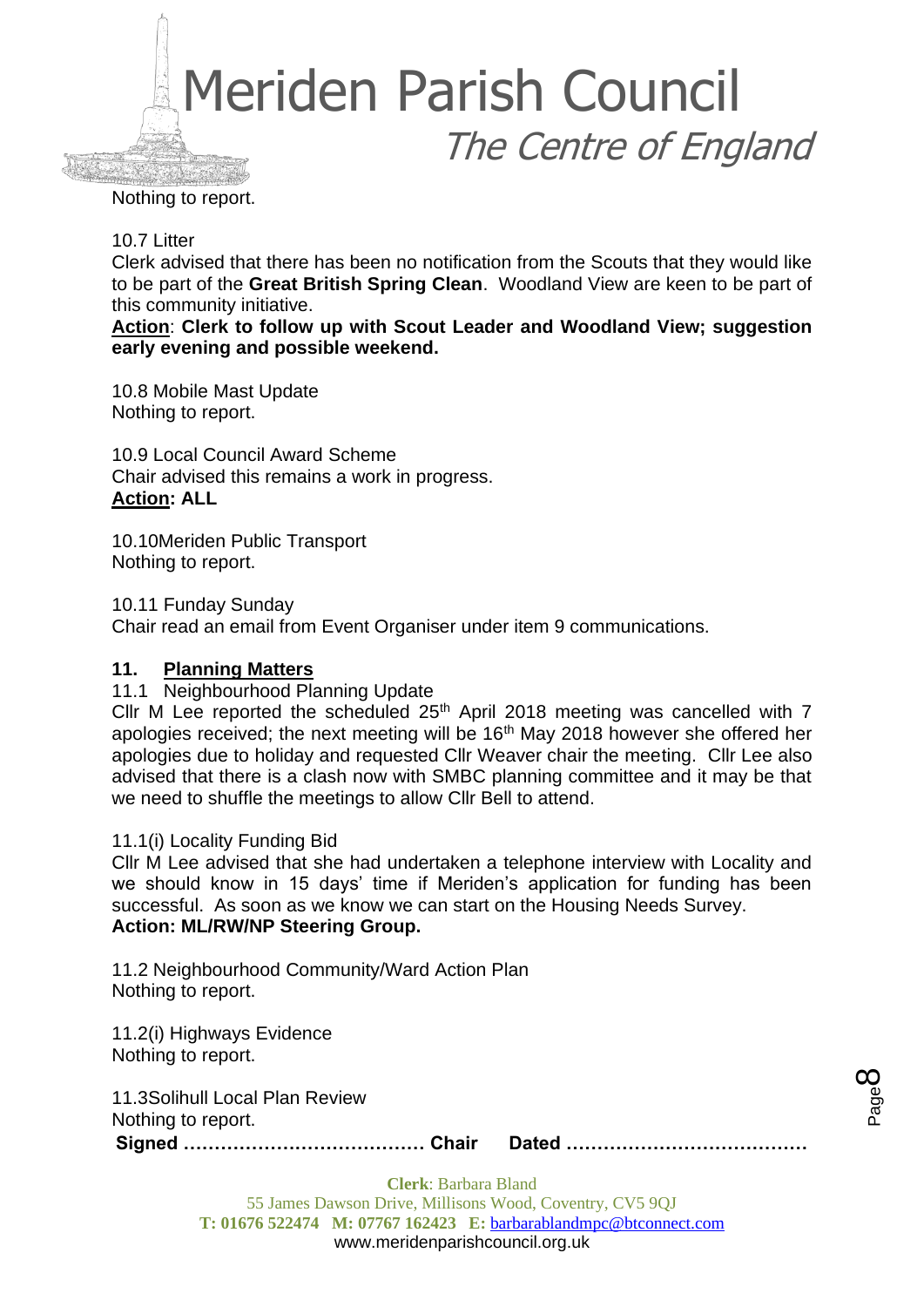

11.4Planning Application Status Updates Cllr Nunn sent the following email to be included in the minutes regarding current status of planning applications in process as follows:- PL/2018/00819/MINFHO **Tanglewood** Neighbour notification.

PL/2018/00953/PNAG Alspath Hall farm, No objection as it is agricultural.

PL/2018/00666/VAR

157 Main Rd Object on the grounds that it detracts from the original design concept and materials used should be in-keeping with surrounding properties, aesthetics and landscaping. **Action: Cllr Nunn to place comments on SMBC planning portal.** 

#### 11.4(1) Fairview

Chair advised receipt of a letter from Lawrence Osborne regarding parish complaint that information sent for the attention of planning committee had not included in Councillor planning packs or indeed read out to committee for inclusion at 31st January 2018 planning committee meeting. Basically the case officer had undertaken all legal checks within the timeline allowed for comments to be received and nothing had been recorded having been received from the parish council.

# **13. Parish Council Development Day**

The suggested date of Sunday  $10<sup>th</sup>$  June is to be rearranged. Chair will email Members with suggested dates; WALC has sent a "Self-Assessment Review" document so we measure performance, targets and achievement, forming the basis of content for the day.

#### **Action: All**

# **14. Annual Parish Assembly**

Chair invited feedback from Members; Cllr Lynch-Smith reported a good attendance with 21 groups represented by 35 attendees including members of the public, plus Councillors. A good networking opportunity for all groups. Chair said the common thread of the evening was volunteers are needed and all groups struggle to recruit and sustain a volunteer team. The parish council will speak to Sustain with a view to coordinating volunteer engagement including a piece in the autumn edition of the Meriden Mag.

**Action: Chair/Clerk to contact Sustain and organise meeting.**

#### **15. Contested Election 2019**

**Signed ………………………………… Chair Dated …………………………………**